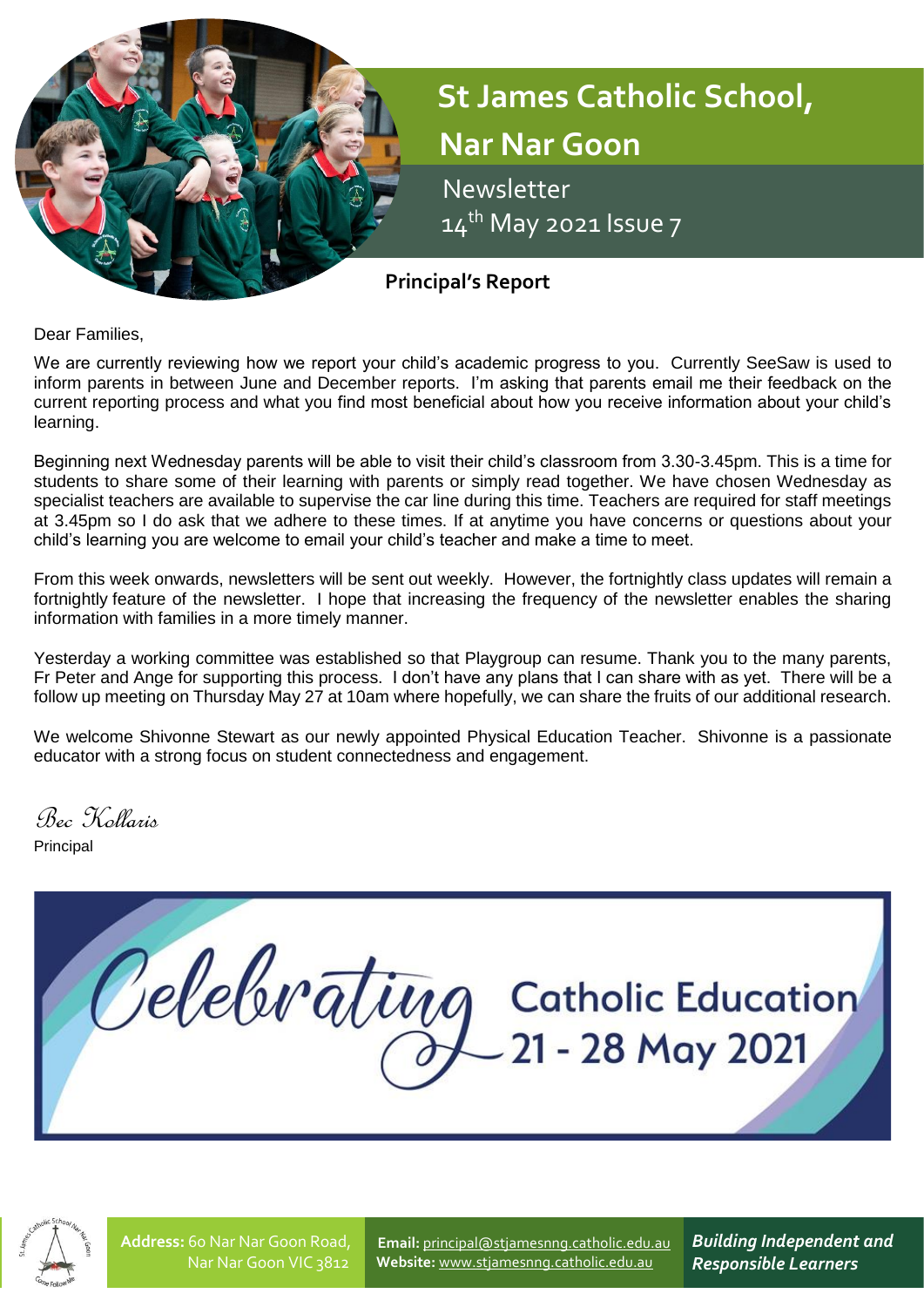## **Warm Milo Mornings**

Students are able to have a warm Milo drink served by the P&F, just before recess break. To participate, the children will need to bring a gold coin and a spill-free mug with their name on it.

A Milo drink is on offer every second Thursday of term 2 for a gold coin. Please see below for dates.

 $13^{\text{th}}$  May  $27^{\text{Th}}$  May  $10^{\text{th}}$  June  $24^{\text{th}}$  June

### **2022 enrolments - Spread the Word**

We are now taking enrolments for 2022, officially, this closes at the end of June.

Please do not assume that all is organised for your 'budding foundations' for 2022. Be sure to go through the enrolment process by collecting and returning the necessary forms to the office. Families sometimes make the mistake of thinking that if they have the first child begin school that the following siblings are automatically 'in the system'.

Enrolment forms can be collected from the office, please contact the office, [office@stjamesnng.catholic.edu.au](mailto:office@stjamesnng.catholic.edu.au) or phone 5942 5404 if you would like them sent home. We also offer School Tours by appointment.

### **Student Absences**

To avoid students having UNEXPLAINED ABSENCES, Parents/Guardians are reminded to inform the School by 9.00am via Email – **office@stjamesnng.catholic.edu.au** OR Phone – 5942 5404.

Please provide the student's name, date and reason for absence.

### **Late Arrivals / Early Departures**

If you are dropping your child off late (after the bell has gone) or collecting him/her early you must visit the office and fill in the Sign In / Sign Out Register. Office staff will take your child through to their class at an appropriate time to ensure minimal disruption is made to the classrooms.

### **Assembly Awards – Term Two Week 3 & 4**

#### **F/1/2KH**

Jasmine G – great job staying on task in writing River – fantastic job practising the alphabet **F/1/2JV**

Arthur – his great work and focus in the classroom Jack – giving every task in class a red hot go! **3/4GB**

Chloe – her amazing persuasive writing

Kaleb – working hard in Maths and being helpful for the teacher in charge

#### **3/4LB**

Tate – writing some very persuasive arguments about video games Zali – excellent spelling bookwork and practice Antonio – great participation in class discussions and great listening Seb – great mathematical explanations with the jump strategy

#### **5/6RP**

Brianna – being a responsible student Grace – being a responsible student

### **St James Prayer**

Lord our Guiding Light, Let us follow in the footsteps of St James with shell in hand May the Spirit guide us to show love, peace and forgiveness Come follow me Help us to strive to do our best in all the learning we do We pray for wisdom with God's creation to care for all living

things Come follow me Help us to be a friend, like St James was to Jesus Bless our families, friends and community Guide our community to nurture and grow in faith Come follow me Amen

## **School Advisory Committee**

Committee members for 2021 are:

| Rebecca Kollaris                           | Fr Peter Kooloos   |  |
|--------------------------------------------|--------------------|--|
| Rob Vermeer                                | Gehan Dedigama     |  |
| Ryan Lawlor                                | <b>Tory Parker</b> |  |
| Justine Langley                            | Liz Cunningham     |  |
| Steph Katta                                | Alanna Pomeroy     |  |
| Next Meeting: Tuesday 11 <sup>th</sup> May |                    |  |

### **Parents and Friends**

Committee Members for 2021 are: President Meagan Rogers Secretary **Karen Lawlor** Treasurer **Emma** Spoard Monday Lunches **Donna Reilly** Advisory Committee Representative Justine Langley



**Address:** 60 Nar Nar Goon Road, Nar Nar Goon VIC 3812

**Email:** [principal@stjamesnng.catholic.edu.au](mailto:principal@stjamesnng.catholic.edu.au) **Website:** [www.stjamesnng.catholic.edu.au](http://www.stjamesnng.catholic.edu.au/)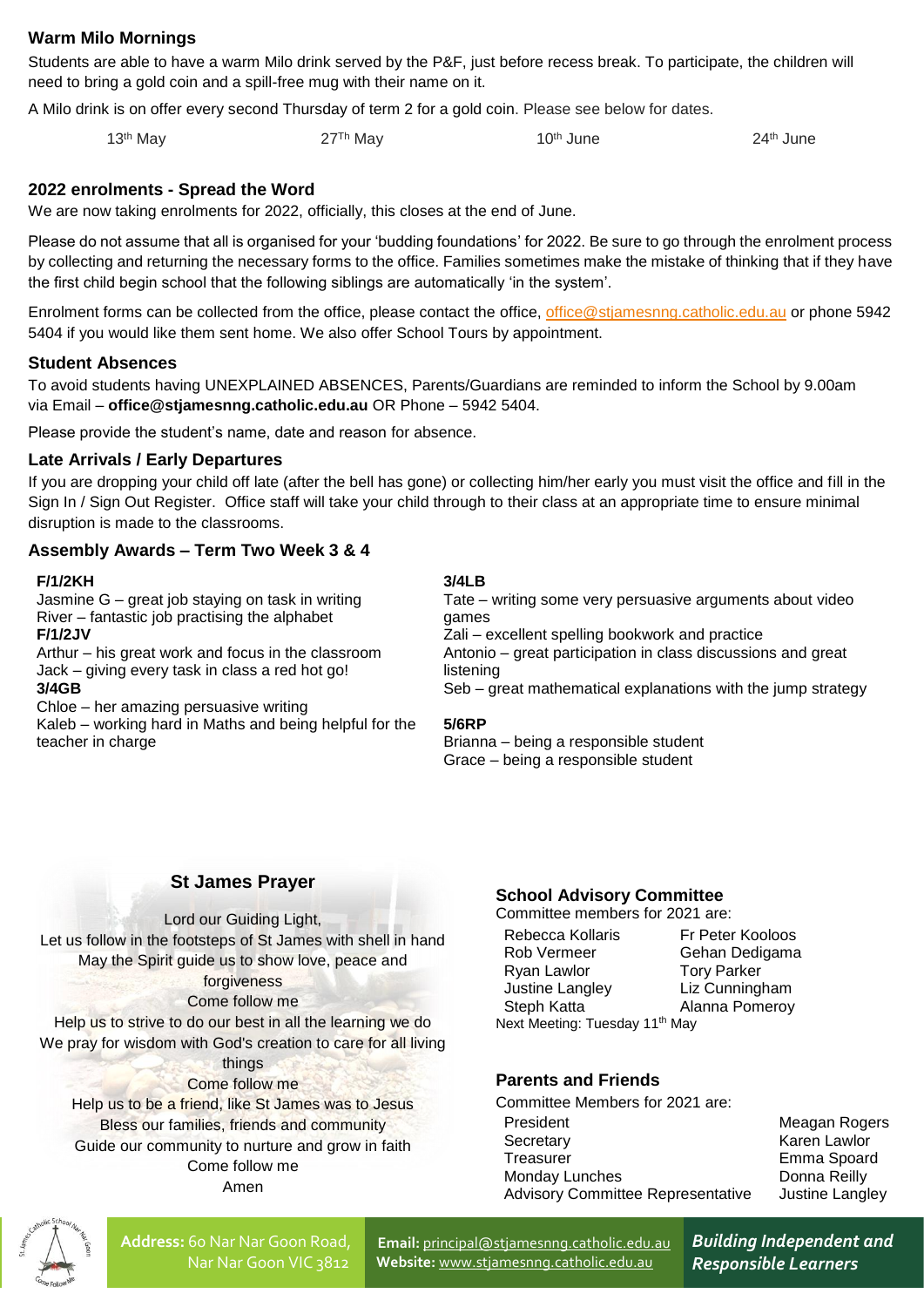# **COVID Health and Safety**

If your child is experiencing signs or symptoms of coronavirus (COVID-19), they must not attend school until their symptoms resolve and appropriate medical advice is obtained. This includes even mild symptoms of COVID-19.

- Upon arrival at school or during the day, if your child becomes unwell, you will be contacted and required to come and collect your child.
- If student who is being tested for COVID-19 have siblings, who attend a school managed and operated by the Diocese of Sale Catholic Education Limited (DOSCEL), then the siblings should also remain at home until a negative test result is provided for the student awaiting test results.
- Birthdays we are happy to acknowledge and celebrate your child's birthday in the classroom, however as previously stated, due to COVID, children cannot bring chocolate, lollies etc. to share for their birthday.
- Communication with teaching staff is via email or phone.
- All extra cleaning and hand hygiene that was in place last year, is still being adhered to.
- Schools can gather for assemblies but with students and staff only at this stage
- Parents can come onsite for scheduled meetings with staff. Parents need to sign in.(needs to be booked ahead and be for a significant reason)
- Parents wishing to come into the grounds to drop off must scan the QR code on the way in. Please do not enter the classrooms. Social distancing will apply.

## **Update your details Operoo**

Welcome to 2021. We all lead very busy lives and can often forget to update details.

If you have moved, changed home or mobile numbers, or have a new email address please update these in Operoo, this will send us a message that your details have changed and we are then able to update our data base.

During the year if permissions are required for excursions or camps, Operoo is where this will be, as parents/guardians you will log in and accept or decline.

## **E-Safety**

When it comes to online safety, the [eSafety Commissioner website](https://www.esafety.gov.au/parents) is here to help support parents and carers and ensure that together, we keep children safer online.

More advice and information is available at [eSafety parents.](https://www.esafety.gov.au/parents)

## **Important Dates to Remember**

| 21 <sup>st</sup> May      | $22nd$ May                                         | 27 <sup>th</sup> May               | 28 <sup>th</sup> May                                | 29th May                                           | 3 <sup>rd</sup> June                                       |
|---------------------------|----------------------------------------------------|------------------------------------|-----------------------------------------------------|----------------------------------------------------|------------------------------------------------------------|
| District Cross<br>Country | Sacrament of<br>Confirmation at<br>St James 6:00pm | Milo Morning                       | <b>Foundation Year</b><br>One and Two<br>Class Mass | Sacrament of<br>Confirmation at<br>St James 6:00pm | Mobile Library<br>visits<br>St James                       |
| 10 <sup>th</sup> June     | 11 <sup>th</sup> June                              | 14 <sup>th</sup> June              | 18 <sup>th</sup> June                               | 24 <sup>th</sup> June                              | $25th$ June                                                |
| Milo Morning              | Year Five / Six<br>Class Mass                      | Queen's Birthday<br>Public Holiday | Whole School<br>Mass                                | Last Day of Term<br>Milo Morning<br>Mobile Library | School Closure<br>Staff at<br>Professional<br>Learning Day |

**Dates are subject to change, for updates please check our school Website or App.**

# **2021 Term Dates and School Closure Days**

| <b>Term Dates:</b>                                                 | <b>Closure Days:</b>                                              |  |  |
|--------------------------------------------------------------------|-------------------------------------------------------------------|--|--|
| <b>Term 2</b> 19 <sup>th</sup> April – 25 <sup>th</sup> June       | Friday $25th$ June – Professional Development Day                 |  |  |
|                                                                    | Friday 17 <sup>th</sup> September - Professional Development Day  |  |  |
| <b>Term 3</b> $12^{th}$ July $-17^{th}$ September                  | Monday 1 <sup>st</sup> November – Professional Development Day    |  |  |
| <b>Term 4</b> 4 <sup>th</sup> October $-17$ <sup>th</sup> December | Thursday 16 <sup>th</sup> December - Professional Development Day |  |  |
|                                                                    | Friday 17th December - Professional Development Day               |  |  |



March  $9^{th}$  Mav – 17<sup>th</sup> Mav

Ziera – F/1/2 KH

Harry – 3/4GB



**Address:** 60 Nar Nar Goon Road, Nar Nar Goon VIC 3812

**Email:** [principal@stjamesnng.catholic.edu.au](mailto:principal@stjamesnng.catholic.edu.au) **Website:** [www.stjamesnng.catholic.edu.au](http://www.stjamesnng.catholic.edu.au/)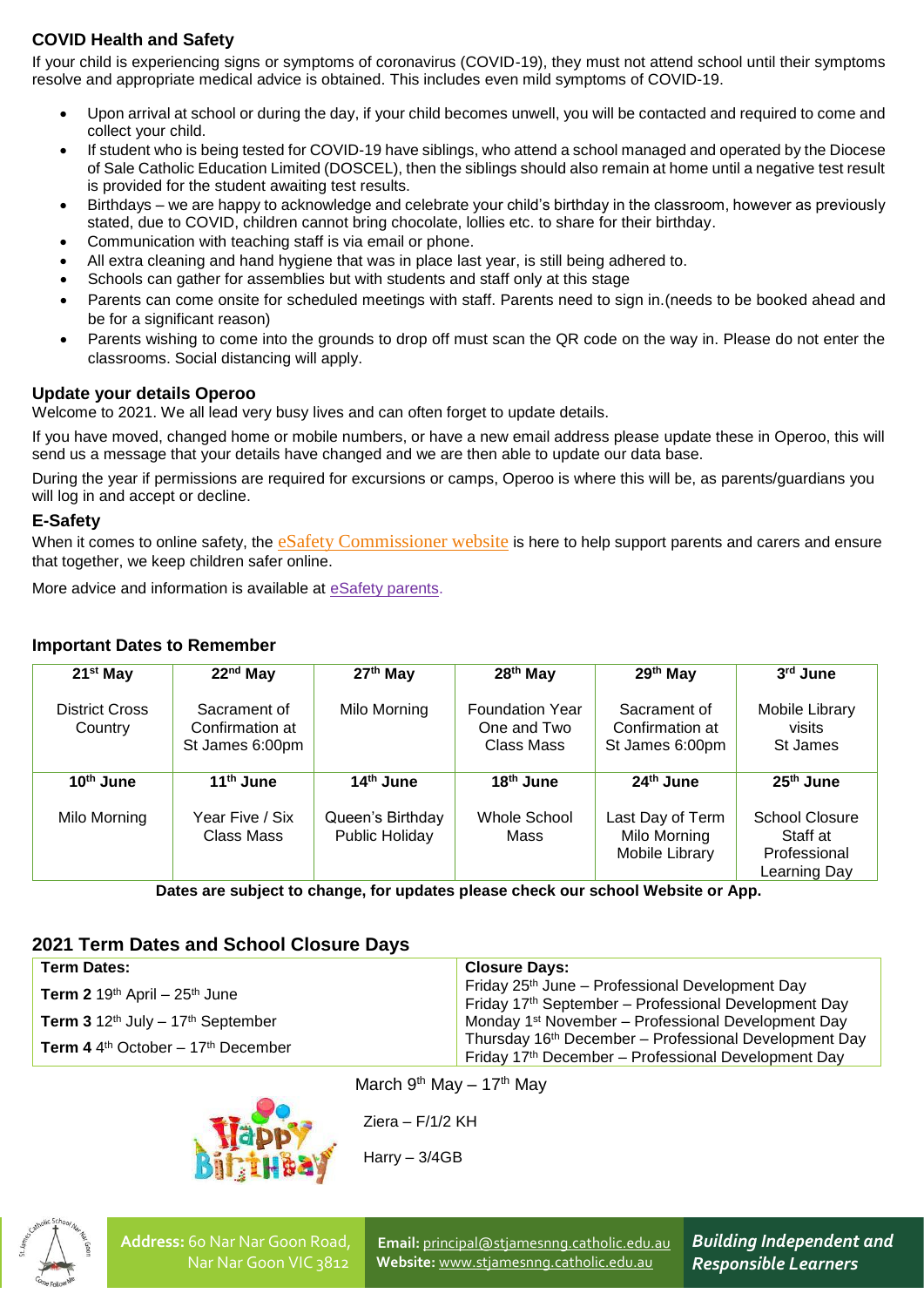

St James Nar Nar Goon invites all our generous families to help the St Vincent De Paul Appeal.



There are lots of needy families' waiting for donations of NON perishable food items, blankets and clothing to help them though a tough time.

Please send in items by

**Wednesday 14th of June.**

Items such as pasta, pasta sauce, canned food, cereals, biscuits or maybe a whole meal to help a family.

**Address:** 60 Nar Nar Goon Road, Nar Nar Goon VIC 3812

**Email:** [principal@stjamesnng.catholic.edu.au](mailto:principal@stjamesnng.catholic.edu.au) **Website:** [www.stjamesnng.catholic.edu.au](http://www.stjamesnng.catholic.edu.au/)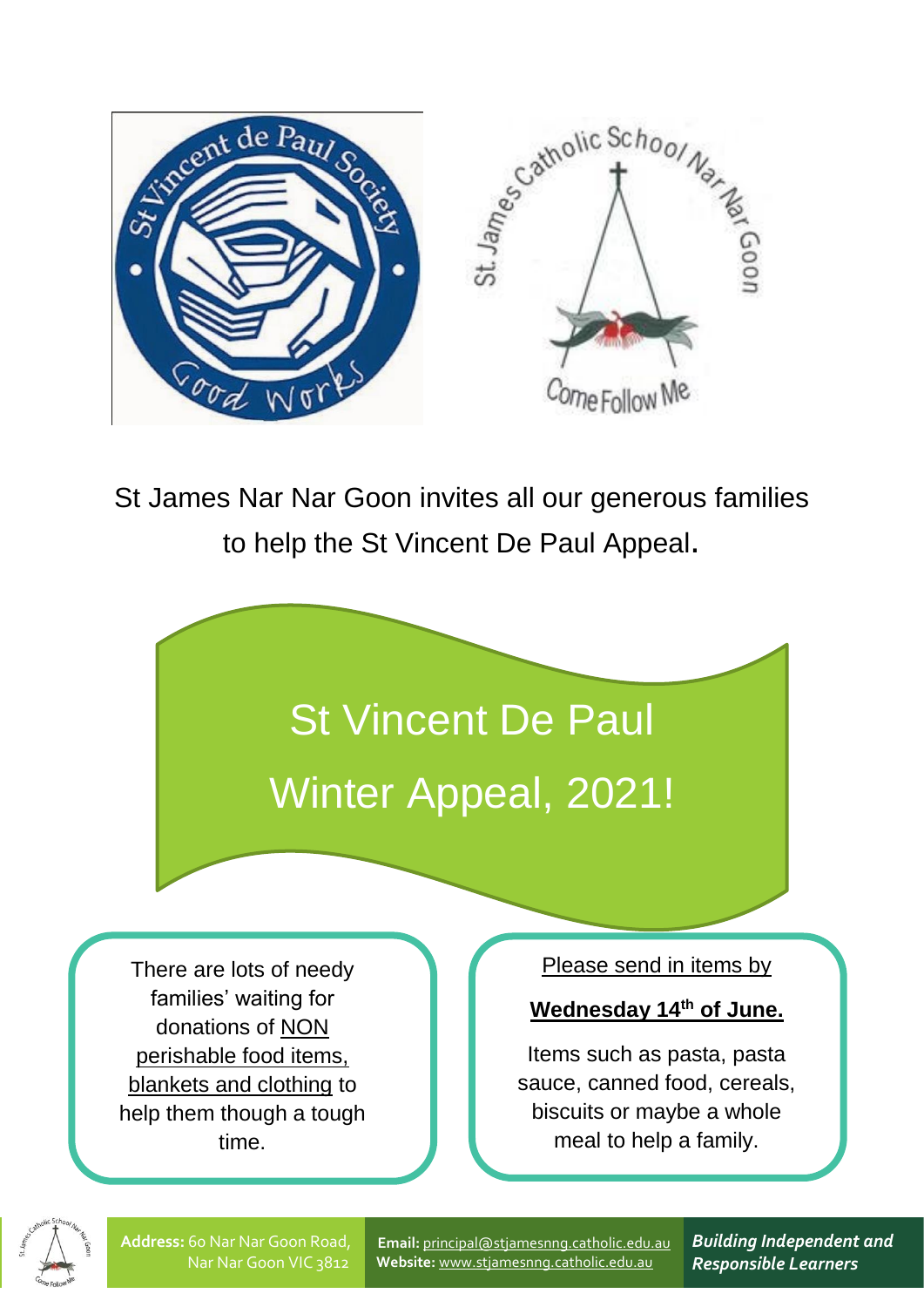# **Mobile Library**

We are pleased to announce the return of the Cardinia Mobile Library visits. Students are encouraged to use this wonderful resource to deepen their love of reading.

Students must have a Cardinia Library Card to borrow from the mobile library and bring a library bag to store their books. The Mobile Library Bus will visit St James on the first Thursday of the month. The next visit is scheduled for Thursday 3<sup>rd</sup> June

## **REL News**

#### **Sacrament Dates for 2021**

### **Confirmation - Term 2**

## **Eucharist - Term 3**

**Sacrament of Confirmation**

- 22<sup>nd</sup> May St James NNG
- 23<sup>rd</sup> May St Johns KWR & Columba Bunyip
- 29<sup>th</sup> May St James NNG
- Commitment Mass 31<sup>st</sup> July and 1<sup>st</sup> **August**

**Workshops** 

- 10th August St James NNG
- 11th August Columba Bunyip
- 12th August St Johns KWR

**Sacrament** 

21<sup>nd</sup> August St James NNG

22<sup>nd</sup> August St Johns KWR & Columba Bunyip

Julie Veldman REL

## **Monday Lunches**

**Monday 17th May: Helper Cheese Burger** – beef patty topped with cheese, tomato, lettuce and sauce Or **Baked Potato** – baked potatoes topped with bacon, cheese, coleslaw and sour cream Dannielle Urquhart Emily Gade **Monday 31st May: Country Chicken Casserole** – homemade chicken and vegetable casserole on rice Or **Loaded Nachos** – nachos topped with seasoned meat, topped with cheese and sour cream Kayla Jongen Belinda Rongoni

## **Orders need to be submitted to CDF Pay by 8:55am on Monday or they will not be accepted**

## **Classroom News**

### **Foundation/One/Two**

- I like learning about the five senses in our body and how they help us to see, smell, hear, touch and taste. –Bailee
- I like going to the library because I get new books. I like getting Picture Story Books –Max
- I like fractions because we get to learn different things about them. –Scarlett
- I like learning about the senses because we do fun activities to see how our eyes and ears work. –Travis
- I liked learning about the eyes because we learnt the different parts of them and what they do. –Harper
- I enjoyed learning about the ears because we got to watch a video about the different parts. –Dylan
- I liked learning about our eyes because when we close our eyes for a short amount of time then open them our pupils go from big to small. -Betty

## **Year Three/Four GB**

This week we have completed the NAPLAN test. In the writing test, we had to make a story with the topic of following tracks. You had to make your own story using that idea. We have also done the reading test. There was a reading about a plane and also a reading about a goat up in a tree. - Tom

In our writing lessons we have been completing some persuasive writing. My writing was trying to persuade Nan to get another dog. I tried to persuade her by telling her I would look after the dog. We could choose a rescue dog to give it a better home. It would also get me off some of the electronics! I don't think Nan is going to agree to this, even if I was really convincing. - Peyton

In Spanish we have been learning about different fruits and what they are called. We have also been learning about how to ask different questions. We learnt how to ask "What do you eat?" We learnt how to answer the question. We have also been learning about other foods as well. - Riley

In Art, we Googled an Australian animal of our choice. We have to draw it with lines to show the detail. A lot of people chose kangaroos and koalas. I chose to draw a lyrebird. We couldn't use colour, it had to be black and white. - Harry



**Email:** [principal@stjamesnng.catholic.edu.au](mailto:principal@stjamesnng.catholic.edu.au) **Website:** [www.stjamesnng.catholic.edu.au](http://www.stjamesnng.catholic.edu.au/)